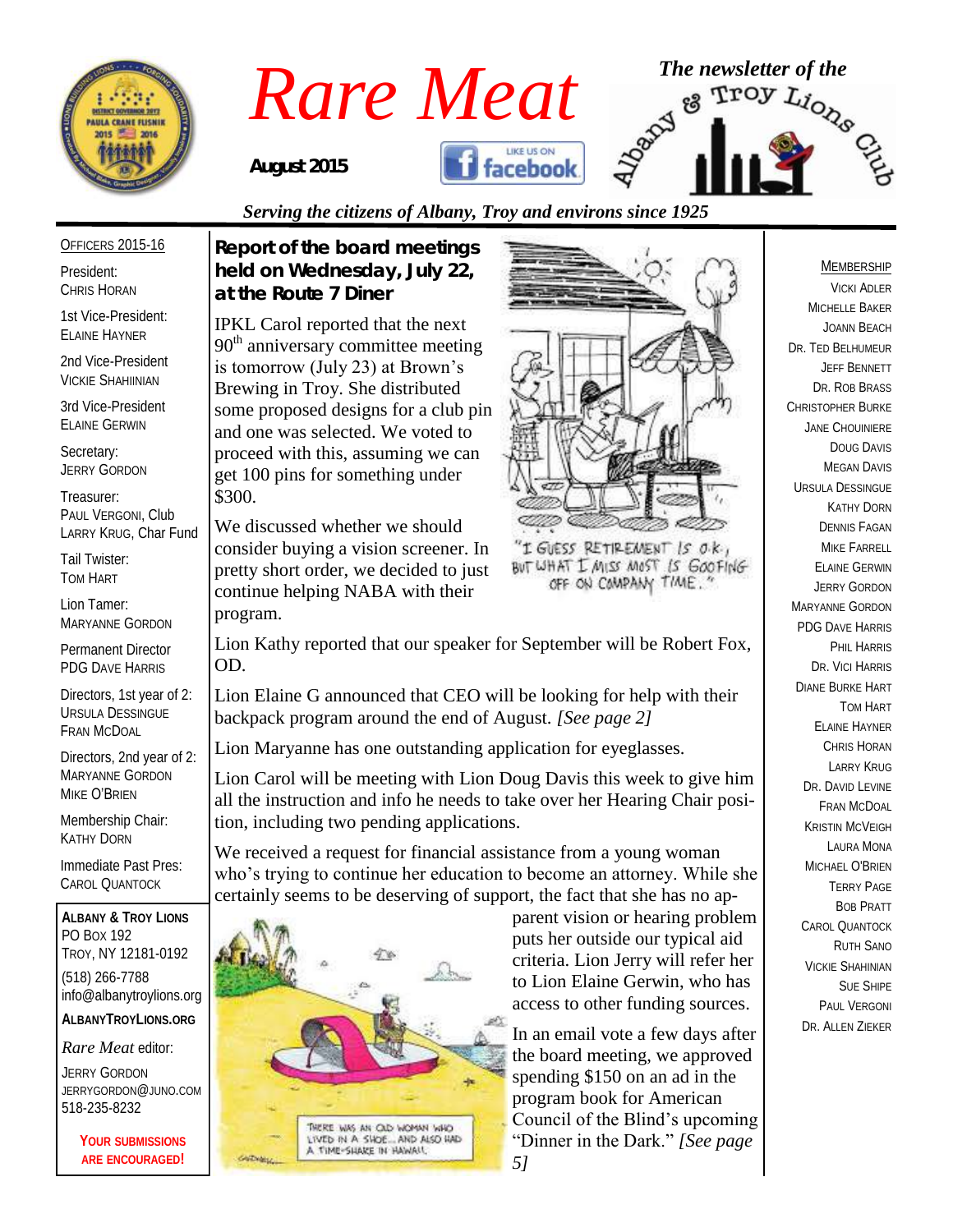

# Bringen Sie ein potenzielles Mitglied zu einem Treffen

*If we keep repeating "Bring a potential member to a meeting," it will soon become old hat. So as part of your continuing education and to keep the thought fresh, we'll say it in a different language each month. This is German.*

#### *Our next meeting*

We don't meet during the summer, so our next general membership meeting will be on Wednesday, September 2. But your board of directors never rests; the next board meeting is on Wednesday, August 19, at the Route 7 Diner at 6:00 PM. Only board members can vote, but all members are always welcome.

#### *KidSight*

Kathryn always appreciates our help with NABA's KidSight vision screenings. As soon as I get her August schedule, I'l send it out.

It's pretty simple and it rarely takes more than a couple of hours, usually starting at 9:30 a.m. Why not give one or two a try? Please let Lion Jerry know asap if you're available to help, and I'll get address details for you.

#### *CEO Backpack Program*

Every year, CEO distributes backpacks full of school supplies to needy children. They need our help to fill and distribute them. Lion Elaine Gerwin writes: "The Community Backpack Program is on August 24 -  $27<sup>th</sup>$  at the Italian Community Center located at  $1450\,5<sup>th</sup>$  Avenue in Troy.

**"Monday & Tuesday, August 24 & 25**, are the sorting and packing days, where the backpacks are put together for each individual child.

**"Wednesday & Thursday, August 26 & 27**, are the actual days when the backpacks are distributed. The shifts are **9am - 12:30** and **12:30 - 4pm** all days. Lions will need to email [\(egerwin@ceoempowers.org\)](mailto:egerwin@ceoempowers.org) or call (272-6012 ext 302) Lion Elaine in order to sign up for a shift."

Please contact Elaine and sign up for a shift or two now.

#### *Our 90th!*

The Albany & Troy Lions Club and the Saratoga Springs Lions Club were both founded in 1925, and the clubs will be celebrating their 90th Anniversary together on **Saturday, November 7, 2015**. The event will be held at the historic Gideon Putnam Hotel in Saratoga State Park. We are honored to have Past International President Lion Al Brandel as our guest speaker.

We're still working on the details, but we expect the cost to be \$60 per person. This may seem a bit high, but it will be a very nice meal at a very nice place and a very significant occasion. Start putting your pennies away now and mark your calendar.

We're looking for memorabilia to include in a film loop that will run during the cocktail hour. If you've got any old photos, documents or anything else that might be of interest, please let us know.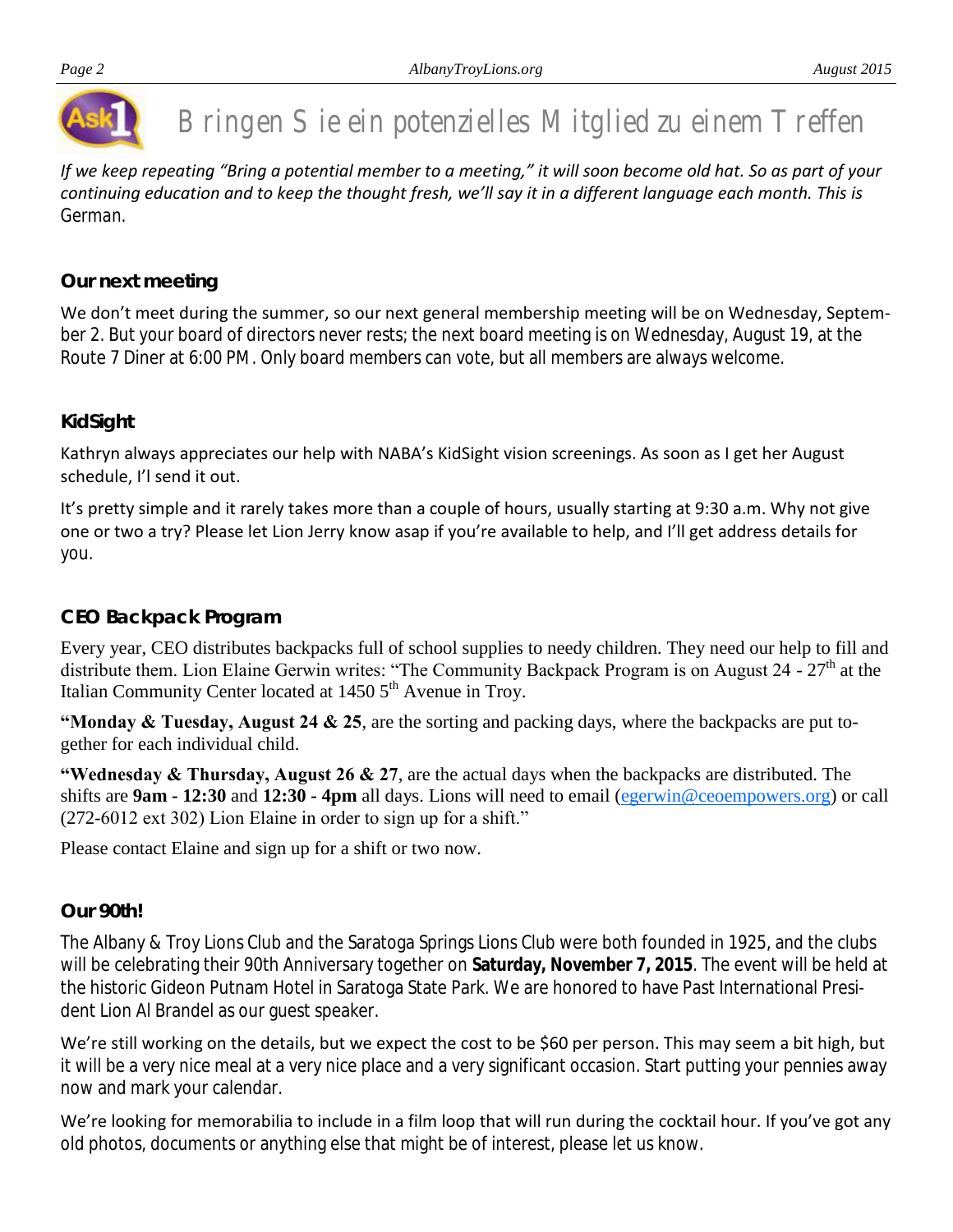#### *What Have We Done?*

If you're among the roughly half of our membership that we never (or rarely) see at meetings or activities, you might be wondering about the other half. Are they actively living our motto, "We Serve"? Judge for yourself:

Between July 1, 2014, and June 30, 2015, the Albany & Troy Lions Club:

- Collected **18000** pairs of used eyeglasses and **149** used hearing aids;
- Provided eyeglasses for **6 adults** and **5 children***;*
- Provided hearing aids for **3** needy senior citizens;
- Helped an immigrant get cataract surgery at the Lions Eye Institute;
- For NEWS10's Coats for Kids campaign, we picked up **146** coats at various dry-cleaners and delivered them to central distribution points in Albany and Rensselaer counties;
- Sponsored **2** blood drives that collected enough to potentially save **87** lives;
- Helped NABA at **3 KidSight vision screenings**, where **103** pre-schoolers were tested and **10** were flagged with potentially serious eye problems;
- Contributed 86 used cell phones to NABA, where they are sorted by blind and legally blind individuals; some were refurbished and sold, and the rest were taken apart and recycled;
- Helped the Commission on Economic Opportunity (CEO) fill and distribute backpacks to elementaryschoolers;
- Assisted CEO with their annual program to distribute toys and gifts to needy children at Christmas;
- Participated in NABA's Low-Vision Technology Fair;
- Purchased an Alertmaster for a Hearing Conservation Society loan-out center;
- Donated \$200 worth of personal-care items to Joseph's House;
- Purchased **15** copies of *I See the World*, a print+Braille children's book, for donation to area libraries and elementary schools;
- Donated to NABA, Sight Society/Lions Eye Bank, Brandel-Murphy Youth Foundation, Hugh O'Brian Youth Leadership, VISIONS, LCIF, NYS & Bermuda Lions Foundation.

Just imagine how much more we could do and how many more we could serve if some of the "missing half" chose to re-commit themselves to Lionism. We're not asking for a 40-hour-per-week commitment; just show up at a meeting now and then, volunteer for an occasional activity, or better yet, bring us a new member.

### *Buying on line…*

If you're planning on making a purchase at amazon.com, do it from **SMILE.AMAZON.COM** instead. You can specify **ALBANY AND TROY LIONS** as your charity of choice, and we'll get 0.5% of whatever you spend.

#### *On a personal note …*

Our deepest condolences go to Lions Tom and Diane Hart on the loss of Tom's brother Jim on July 14, and to Lion Mike O'Brien on the loss of his uncle, Dr Joe Sullivan, on July 15.

> Visit your club's web site: **ALBANYTROYLIONS.ORG**, your district web site: **20Y2LIONS.ORG**, International's web site: **LIONSCLUBS.ORG**, and LCI's centennial site: **LIONS100.ORG.**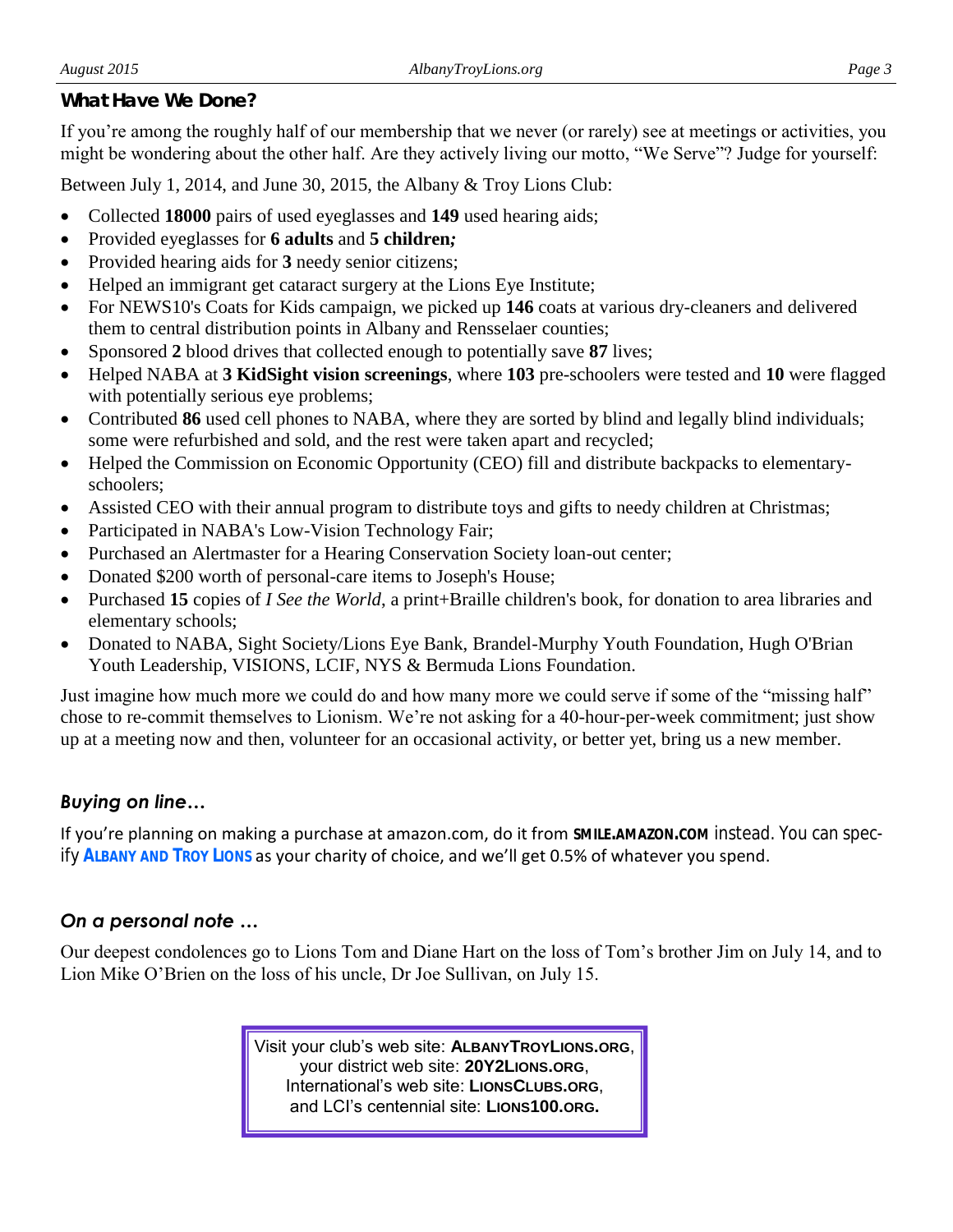#### *Happy Birthday!*

Happy **August** birthday to these A&T Lions:

1st - Paul Vergoni 5th - Chris Horan 9th - Megan Davis

*Happy Anniversary!*

Happy Lions Anniversary to these **August** inductees:

Kathy Dorn - 5 years Chris Horan - 6 years (+ 3 years with Guilderland LC) Vici Harris - 11 years

| Sun            | Mon                                                       | <b>Tues</b> | Wed                        | Thu | Fri | Sat |
|----------------|-----------------------------------------------------------|-------------|----------------------------|-----|-----|-----|
|                |                                                           |             |                            |     |     | 1   |
| $\overline{2}$ | 3                                                         | 4           | 5                          | 6   | 7   | 8   |
| $\mathbf{9}$   | 10                                                        | 11          | 12                         | 13  | 14  | 15  |
| 16             | 17                                                        | 18          | 19<br>6pm: Board           | 20  | 21  | 22  |
|                |                                                           |             | meeting at Rte<br>7 Diner. |     |     |     |
| 23             | 24                                                        | 25          | 26                         | 27  | 28  | 29  |
| 30             | 31                                                        |             |                            |     |     |     |
|                | For other events around the district, visit 20Y2Lions.org |             |                            |     |     |     |

## August 2015



**events at LIONS100.ORG**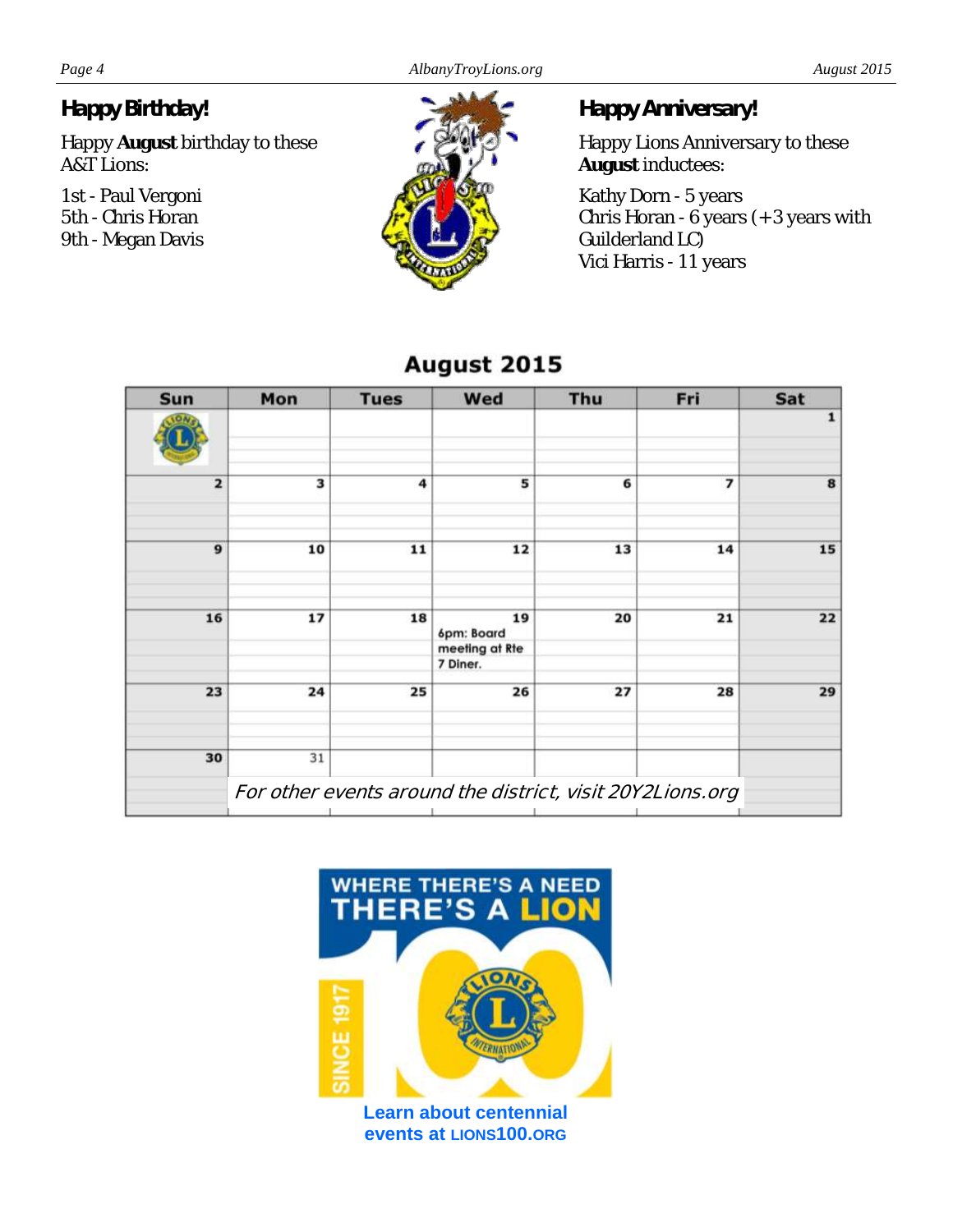#### **THANK YOU FOR YOUR SUPPORT!**

Some ACBNY Capital District Chapter projects and initiatives include

- · Pedestrian Safety Council, City of Albany Police Department
- Accessibility issues regarding cable media
- Voting issues regarding inaccessibility of voting machines
- Community outreach programs
- Promotion of the Council of Citizens with Low Vision International "Insights Into Low Vision" publication www.cclvi.org
- National "White Cane Safety Day" annual promotion October 15th



**ACBNY** website:

www.acbny.org



Come dine with us at a

### **ABOUT ACB**

The American Council of the Blind (ACB) is a national organization that strives to increase the independence, security, equality of opportunity, and quality of life for all blind and visually impaired people.

**ACBNY** is the state affiliate of ACB of which the Capital District is a chapter. Its purpose is to support and promote the educational, vocational and social advancement of blind and visually impaired community members through outreach and advocacy.

The Capital District Chapter of the ACBNY meets monthly in

Albany and new members are always welcome.



more about ACBNY.

To learn

go to www.acbny.org.

#### **WHAT IS DINNER IN THE DARK?**



The purpose of the 'Dinner in the Dark" is to provide a fun way to raise awareness about living with vision loss. Blindfolded

diners are joined by blind and visually impaired tablemates to share the experience. Dinner is followed by dessert and discussion time with ACB members, when all diners can share their experience.

#### **EVENT INFORMATION:**

- WHEN: September 19, 2015
- **WHERE: Ramada Plaza Hotel** 3 Watervliet Ave. Ext. Albany, NY 12206
- TIME:  $6 - 9$  p.m.
- COST: \$50 (purchased by 9/12) \$55 (after 9/12)

**RESERVATIONS: Contact Kathy** Casey @ (518) 462-9487 or Nancy Murray @(518) 452-3500.

#### **MENU:**

**Choice 1 Chicken Marsala** 

**Choice 2** \* Stuffed Portabella Mushroom

All served with salad, veggies, potato and chocolate cake. coffee/tea for dessert.

**Cash bar & Silent Auction too!** 





Diners enjoying dinner and friendship.